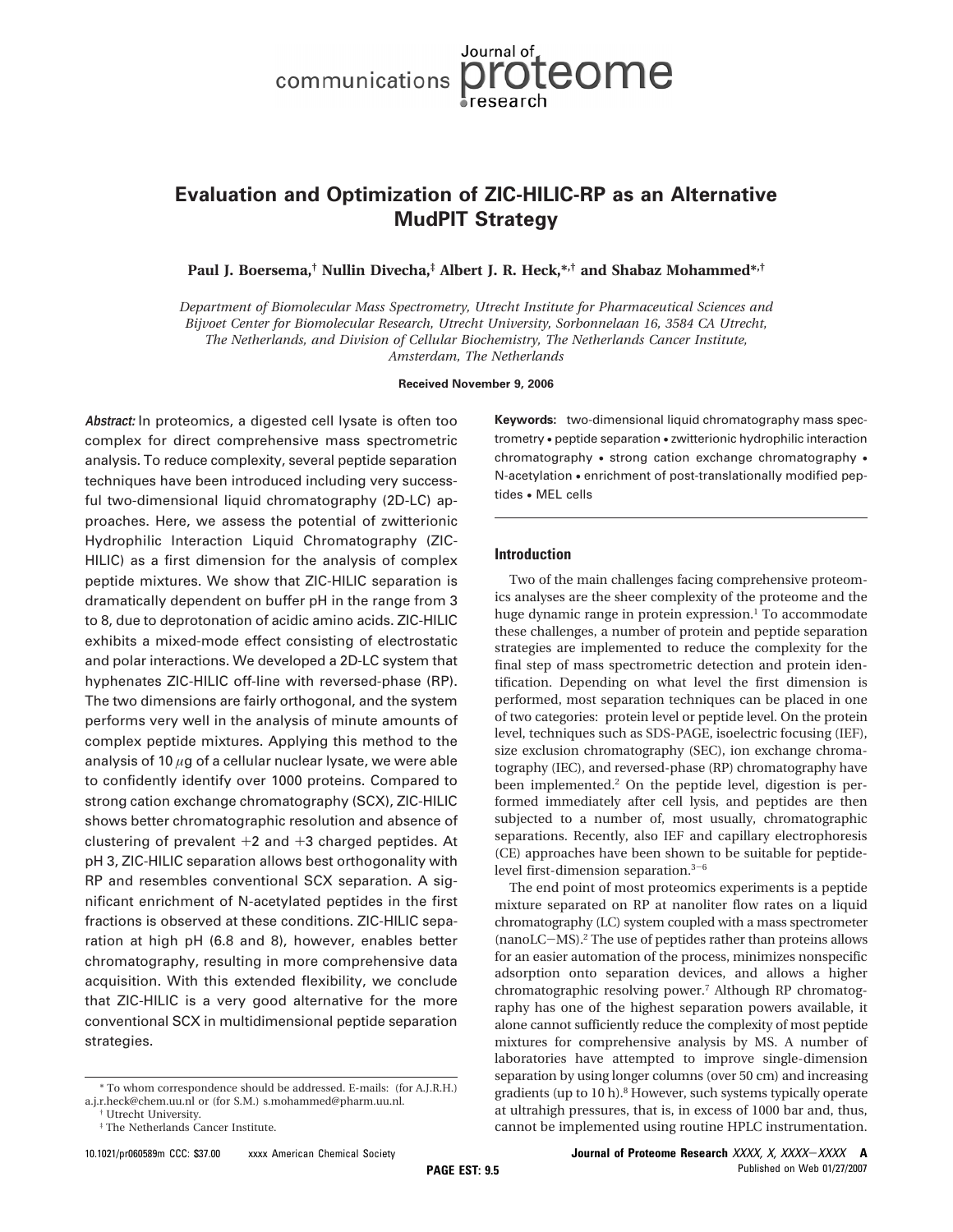The use of chromatographic techniques in tandem to allow a higher separation power and improve comprehensiveness of an analysis has proven to be successful. The most prominent strategy to use multiple chromatographic separations is often referred to as multidimensional protein identification technology (MudPIT).9 Originally called direct analysis of large protein complexes (DALPC),<sup>10</sup> the typical approach is to create a column containing two phases (strong cation exchange (SCX) and RP) to increase resolving power. The peptides bind initially on SCX material and are eluted stepwise onto the RP part, where each fraction is further separated and analyzed by mass spectrometry.9 Recently, MudPIT has been implemented on a ultrahigh-pressure scale allowing improvements in separation.<sup>11</sup> Compared to an off-line system, online hyphenation displays advantages such as minimal loss of sample, no vial contamination, and no sample dilution.<sup>12,13</sup> Despite the convenience brought by automation by online 2D-LC, it has been found to be rigid and a compromise on separation efficiency. Off-line fractionation removes some of these limitations; that is, loading an appropriate level of material for the second dimension is no longer an issue as it is for online approaches, where overloading of the second dimension can easily occur. Peptide separations have also been shown to be generally superior for off-line coupling, since a conventional gradient can be implemented.14 It is also possible to perform selective, in-depth analysis of certain SCX fractions allowing to focus on a subgroup of peptides such as those that are phosphorylated.<sup>15</sup> The pH of the SCX elution buffer can also be modified from the necessary low pH for electrospray, which normally causes the majority of tryptic peptides to elute in a narrow window.16 Finally, an additional advantage of off-line coupling is the use of different column materials that are not directly compatible with each other in terms of required solvents.<sup>12,14</sup>

Over time, a number of 2D-LC configurations have been developed, including the off-line<sup>17</sup> and online<sup>18</sup> coupling of SEC in the first dimension and RP in the second. Although SEC is compatible with RP and separation may be orthogonal, this combination is not very widespread due to the low separation power of SEC.18 The combination of RP at pH 10 in the first dimension and RP at pH 2.6 in the second is an interesting setup for its compatibility with MS and surprisingly high orthogonality.19 However, because the separation is correlative, this is still not the optimal 2D-LC system. It has been suggested that hydrophilic interaction liquid chromatography (HILIC) is a good alternative candidate as first dimension of a hyphenated system, showing an orthogonal separation to RP, with a separation power similar to RP and compatibility with  $MS.^{20,21}$ HILIC is characterized by the use of a hydrophilic stationary phase and a hydrophobic organic mobile phase, conditions that have been in use since 1975.<sup>22</sup> The order of elution of peptides is reversed to RP, but rather than choosing the historical name normal phase (NP), the descriptive acronym HILIC was used to differ NP from HILIC, since NP is performed with nonaqueous, non-water-miscible solvent buffers, whereas HILIC is performed with water-miscible solvents and elution is achieved by a water gradient.<sup>23-26</sup> Although discussion still exists about the exact separation mechanism, it is generally accepted that an aqueous layer is formed around the hydrophilic functional groups of the HILIC material. The separation of peptides can be explained by a partitioning mechanism between the aqueous layer and the hydrophobic buffer, $23$  by hydrogen bonding with the HILIC material,<sup>27</sup> or a mechanism somewhere in between, with both partitioning and hydrogen bonding.<sup>28</sup>

At present, a number of different materials are commercially available for HILIC, including underivatized silica that contains functional groups such as siloxanes, silanols, and a small quantity of metals<sup>24,25,29,30</sup> and derivatized silica, such as polysulfoethyl A,<sup>23,26</sup> the weak anion exchanger polycat A,<sup>31</sup> TSKgel amide 80,<sup>27,32</sup> and ZIC-HILIC.<sup>33</sup> They are all capable of generating an aqueous layer around their functional groups. The charge that most functional groups carry contributes to the hydrophilicity of the stationary phase.23 For a more comprehensive and detailed overview of different HILIC materials, see Hemström and Irgum.<sup>24</sup>

In this paper, we report on the evaluation and optimization of off-line hyphenation of ZIC-HILIC with RP for the separation of minute amounts of (complex) peptide mixtures for subsequent MS analysis. The optimized system is then used to characterize a cellular nuclear lysate.

#### **Materials and Methods**

**Chemicals and Reagents.** Formic acid, acetic acid, and sodium chloride were purchased from Merck (Darmstadt, Germany). Acetonitrile was purchased from Biosolve (Valkenswaard, Netherlands). Dithiothreitol and ammonium bicarbonate were purchased from Fluka (Buchs, Switzerland). Trypsin and endoprotease LysC were purchased from Roche Diagnostics GmbH (Mannheim, Germany). Water used in these experiments was obtained from a Milli-Q purification system (Millipore, Bedford, MA). All other chemicals were from Sigma (St. Louis, MO).

**Preparation of Protein Standard Mixture.** For the optimization and evaluation of ZIC-HILIC, we prepared a model standard peptide mixture consisting of combined protein digests from bovine serum albumin (BSA) and  $\alpha$ - and  $\beta$ -casein. Each protein was digested separately. A total of 31 *µ*L of 45 mM DTT was added to 125  $\mu$ L of 4  $\mu$ g/ $\mu$ L dissolved protein, and the mixture was incubated at 50 °C for 30 min. A total of 31 *µ*L of 110 mM iodoacetamide was added, and the mixture was kept at room temperature for 30 min. The mixture was diluted 5 times with 50 mM ammonium bicarbonate, and 10 *µ*g of trypsin was added for overnight digestion at 37 °C. Digests were subsequently mixed 1:1:1, and the mixture was dried *in vacuo* ('Speedyvac', Thermo, CA) and reconstituted in buffer A for subsequent LC separation.

**Cell Culture, Subcellular Fractionation, and Sample Preparation.** Murine erythroleukemia (MEL) cells were maintained in routine culture using 10% fetal calf serum (FCS) in Dulbecco's modified Eagle medium (DMEM). Nuclei isolation was performed as published previously.34,35 Briefly, cells were fractionated by using a detergent-free hypotonic buffer. Separation using a sucrose cushion yields a mixed cytosol/ membrane fraction and intact nuclei. A pellet of 1200 *µ*g of nuclei was dissolved in 300 *µ*L of 8 M urea and 400 mM ammonium bicarbonate by two 5 s sonication bursts on ice. A total of 40 *µ*g of sample was reduced in 2.5 *µ*L of 45 mM DTT for 30 min at 50 °C. A total of 2.5 *µ*L of 100 mM iodoacetamide was added, and the mixture was kept at room temperature for 30 min. LysC (0.5 *µ*g) was added, and the mixture was incubated at 37 °C for 4 h. The mixture was diluted 7 times, 1  $\mu$ g of trypsin was added, and the mixture was incubated at 37 °C overnight. Sample was desalted using C18 ZipTip (Millipore, Bellerica, MA), filled with extra Aqua C18 beads. The eluent was dried *in vacuo* and reconstituted in buffer A of which onefourth (∼10 *µ*g) was used for subsequent LC separation.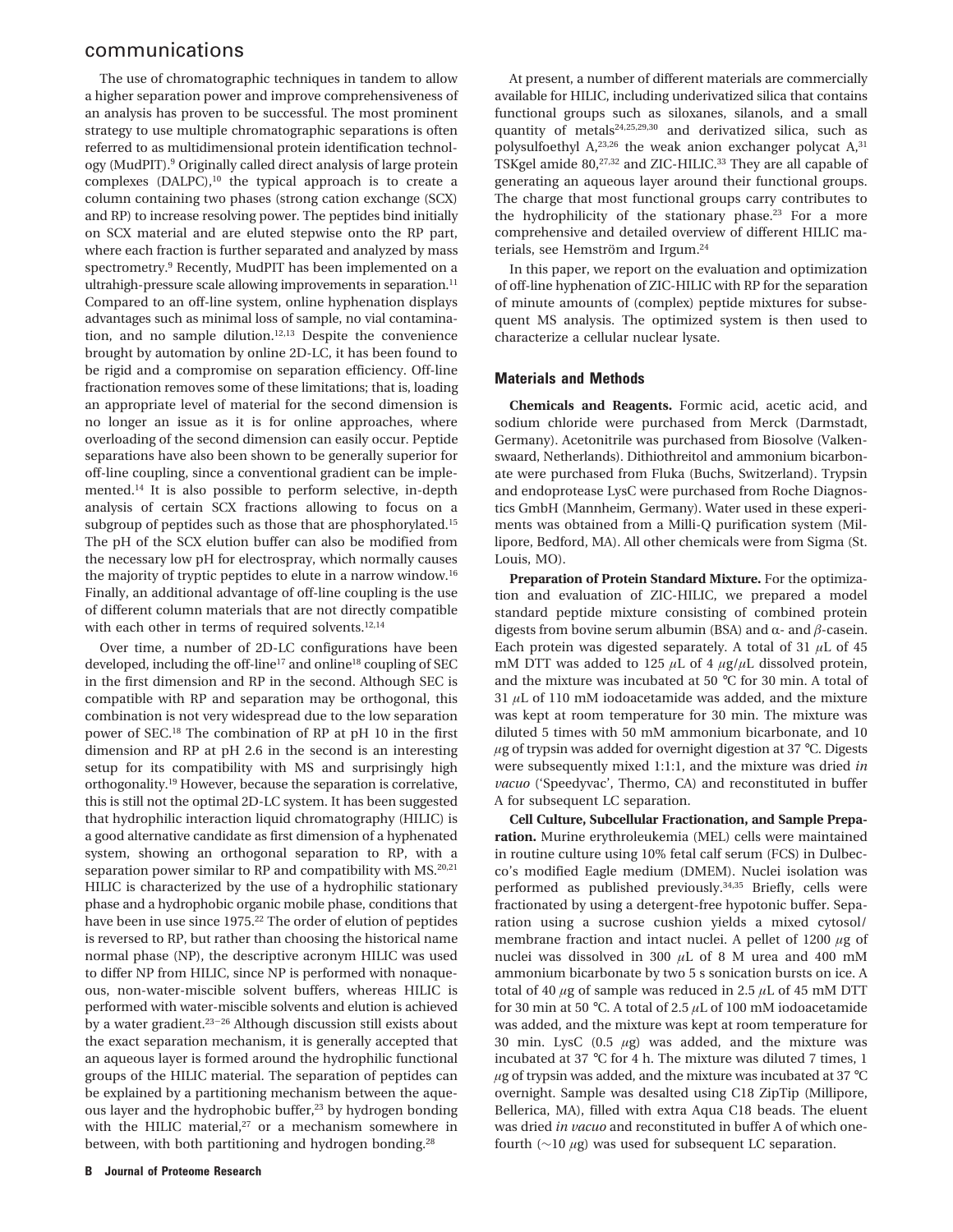**LC Buffers.** pH 3 buffer A was 80% acetonitrile (ACN) and 0.05% formic acid (FA), and buffer B was 40% ACN and 0.05% FA. pH 4.5, 6.8, and 8 buffer A was 80% ACN/20% water and 20 mM ammonium acetate (overall), and buffer B was 40% ACN/60% water and 20 mM ammonium acetate (overall). SCX buffer A was 30% ACN and 0.05% FA; buffer B was 30% ACN, 0.05% FA, and 0.5 M NaCl. Buffer A for nanoLC-LTQ-Orbitrap analysis was 0.5% acetic acid; buffer B was 80% ACN and 0.5% acetic acid.

**LC**-**MS.** One-dimensional ZIC-HILIC separation was performed using an Agilent 1100 series LC system, with a ZIC-HILIC column (SeQuant, Umeå, Sweden) 1.0 mm  $\times$  150 mm, 3.5  $\mu$ m, 200 Å. The flow was passively split from 800 to 40  $\mu$ L/ min before the column. Gradient elution was performed for all pH conditions similarly: 0-100% B in 43 min. Column output was coupled with a Q-TOF Micromass spectrometer (Micromass UK Ltd., Manchester, U.K.) via a passive split reducing the flow to 250 nL/min. Nanospray was achieved using a distally coated fused silica emitter (New Objective, Cambridge, MA) (360 *µ*m o.d./20 *µ*m i.d./10 *µ*m tip i.d.) biased to 2.5 kV. The mass spectrometer was operated in the positive ion mode with a resolution of 4500-5500 full-width halfmaximum (fwhm) using a source temperature of 80 °C and a counter current nitrogen flow rate of 150 L/h. Data dependent analysis was employed (three most abundant ions in each cycle): 1 s MS (*m*/*<sup>z</sup>* <sup>350</sup>-1500) and max 2 s MS/MS (*m*/*<sup>z</sup>* <sup>50</sup>- 2000, continuum mode), 30 s dynamic exclusion. A charge state recognition algorithm was employed to determine optimal collision energy for low-energy CID MS/MS of peptide ions. External mass calibration using NaI resulted in mass errors of less than 50 ppm, typically 5-15 ppm in the *<sup>m</sup>*/*<sup>z</sup>* range 50- 2000.

**2D-LC**-**MS, First Dimension.** First-dimensional ZIC-HILIC separation was performed on a Famos/Ultimate LC instrument (LC Packings, Naarden, Netherlands), using a vented column setup.<sup>36</sup> The trapping column was ZIC-HILIC, 200  $\mu$ m  $\times$  5 mm,  $3.5 \mu m$ , 200 Å; analytical column ZIC-HILIC, 200  $\mu$ m  $\times$  160 mm, 3.5  $\mu$ m, 200 Å. For SCX separation, the trapping column was polysulfoethyl A (PolyLC, Columbia, MD) 200 *µ*m × 32 mm, 5  $\mu$ m, 200 Å; the analytical column was polysulfoethyl A 200  $\mu$ m  $\times$  105 mm, 5  $\mu$ m, 200 Å. All columns were packed in-house. Trapping was performed at 2 *µ*L/min for 10 min, analytical separation at 1.5 *µ*L/min, passively split from 250 *µ*L/min. Gradient elutions were chosen such that peptides elute in a similar time frame, generally 0-80% B in 30 min, 80-100% B in 2 min, 100% for 5 min. One-minute fractions were collected in a titer plate using a Probot Microfraction collector (LC Packings), adding 40 *µ*L of 5% FA per fraction. No additional sample modification was performed before second-dimensional LC-MS.

**2D-LC**-**MS, Second Dimension.** A volume of 8 *<sup>µ</sup>*L of collected fractions was used for subsequent nanoLC-LTQ-Orbitrap-MS (Thermo, San Jose, CA). An Agilent 1100 series LC system was equipped with an Aqua (Phenomenex, Torrance, CA), 50  $\mu$ m  $\times$  10 mm, 5  $\mu$ m, 120 Å trapping column and a Reprosil (Dr. Maisch GmbH, Ammerbuch, Germany), 50 *µ*m × 254 mm, 3  $\mu$ m, 120 Å analytical column. Trapping was performed at 5 *µ*L/min for 10 min; elution was achieved with a gradient of 0-45% B in 45 min, 45-100% B in 1 min, 100% B for 4 min, with a flow rate of 0.4 mL/min passively split to 100 nL/min. Nanospray was achieved using a distally coated fused silica emitter (New Objective, Cambridge, MA) (360 *µ*m o.d./20  $\mu$ m i.d./10  $\mu$ m tip i.d.) biased to 1.8 kV. The mass

**Table 1.** Charge State of Peptide Residues at the Different pH Values Used in This Paper

|                   | pH <sub>3</sub> | pH 4.5 | pH 6.8 | pH <sub>8</sub> |
|-------------------|-----------------|--------|--------|-----------------|
| K                 |                 |        |        |                 |
| R                 |                 |        |        |                 |
| Н                 |                 |        |        |                 |
| D                 |                 | $0/-$  |        |                 |
| E                 |                 | $0/-$  |        |                 |
| N-term            |                 |        |        |                 |
| N-term acetylated |                 |        |        |                 |
| pS, pT, pY        |                 |        |        |                 |

spectrometer was operated in the data-dependent mode to automatically switch between MS and MS/MS. Survey full scan MS spectra (from *<sup>m</sup>*/*<sup>z</sup>* <sup>350</sup>-1500) were acquired in the FT-Orbitrap with resolution  $R = 60,000$  at  $m/z$  400 (after accumulation to a target value of 500 000 in the linear ion trap). The two most intense ions were fragmented in the linear ion trap using collisionally induced dissociation at a target value of 10 000.

**Protein Identification.** Data analysis was carried out using the Mascot (version 2.1.0) software platform (Matrix Science, London, U.K.). Q-TOF Micromass spectra from the protein standard mixture were searched against the UniProt-Swiss-Prot 50.4 database with taxonomy: other mammalia, trypsin with maximal 2 missed cleavages, carbamidomethyl (C) as fixed modification and oxidation (M), N-acetylation (N-terminus), and phosphorylation (S, T, Y) as variable modifications. Peptide tolerance was set to 50 ppm with  $1+$ ,  $2+$ , and  $3+$  peptide charges and MS/MS tolerance of 0.9 Da.

LTQ Orbitrap spectra from protein standard mix and nuclear lysate were searched against, respectively, UniProt-Swiss-Prot 50.4 database with taxonomy: other mammalia and IPI-Mouse 3.19 database. Further settings: trypsin with 2 missed cleavages, carbamidomethyl (C) as fixed modification, oxidation (M), N-acetylation (N-terminus), and phosphorylation (S, T, Y) as variable modifications. Peptide tolerance was set to 5 ppm for <sup>2</sup>+ and 3+ charged peptides, and MS/MS tolerance was 0.9 Da. A minimum peptide score was set to 20 and expect value  $\leq$ 0.05. If a peptide was found in more than one fraction, the retention time was determined to 0.5 min precision, calculated from peptide intensities. Minimum Mascot protein score of 60 was used for confident identification.

## **Results**

**1D ZIC-HILIC-MS.** For this research, ZIC-HILIC was chosen over alternative HILIC materials due to its zwitterionic functional group. It has been suggested that such a material creates weaker ionic interactions when compared to charged HILIC materials such as polysulfoethyl A and silica, allowing the use of buffers with lower ionic strengths.37 The nature of ZIC-HILIC has an additional benefit in that between pH 3 and 8 the charge of the chromatographic material will not change.<sup>24</sup> However, changing pH within this range does have an effect on the charge state of peptide residues. Table 1 lists the charge of certain amino acids at the pH levels used in this study. Below pH 4, only basic residues and N-termini (when not acetylated) are charged, while above pH 4, acidic residues are deprotonated and become negatively charged. Increasing pH over 6 will cause hisitidines to be deprotonated and lose their charge. To assess the effect of pH and peptide charge on peptide separation, the two extreme pH conditions the silica-based ZIC-HILIC could handle (pH 3 and 8) and two intermediate pH levels (pH 4.5 and 6.8) were selected.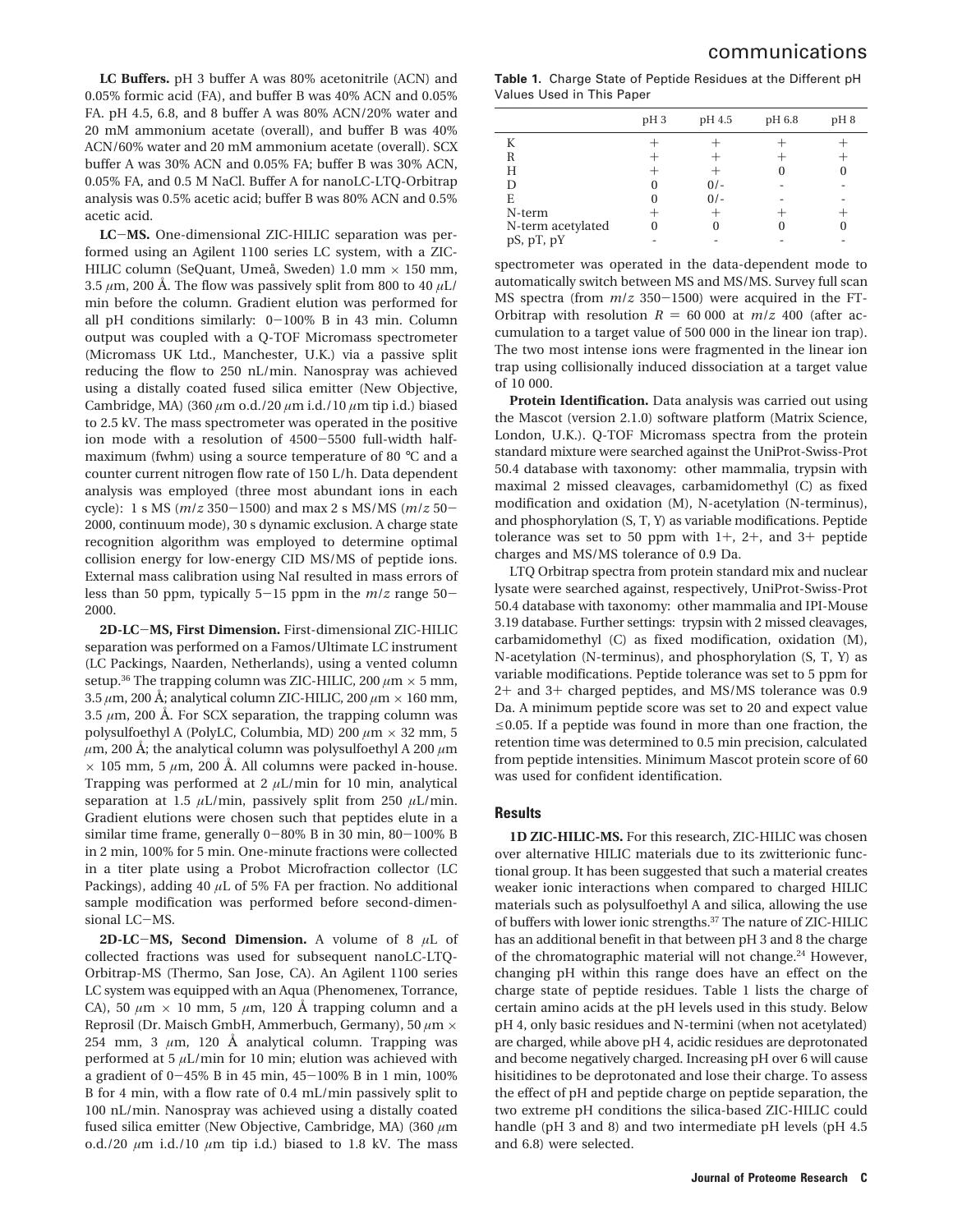

**Figure 1.** LC-MS chromatograms of a standard peptide mixture using a ZIC-HILIC, 1.0 mm × 150 mm, 3.5 *µ*m, 200 Å column online connected to a Q-TOF Micromass mass spectrometer. Buffer pH was as indicated. (a) Base peak chromatograms; (b) extracted ion chromatograms of peptides (1) GPFPIIV, (2) LVT-DLTK, (3) ADLAK, (4) FQpSEEQQQTEDELQDK, and (5) LKECCD-KPLLEK.

A peptide mixture consisting of BSA and  $\alpha$ - and  $\beta$ -casein in a 1:1:1 ratio was applied onto a ZIC-HILIC column, 1.0 mm  $\times$ 150 mm, separated under the four different pH conditions and analyzed by MS. Peptide elution was performed with a 80- 40% ACN gradient in approximately 40 min. LC-MS chromatograms are depicted in Figure 1a, and additional information on retention times of individual peptides is provided in the Supporting Information Table 1. Examination of the retention times of the peptides shows a trend of longer retention with increasing pH. This is probably due to the fact that the interaction with ZIC-HILIC material is increased upon deprotonation of acidic residues. To further investigate trends relating to peptide net charge changes, retention times of

'model peptides' from each subgroup were tracked with buffer pH change, and their extracted ion chromatograms are shown in Figure 1b. The phosphopeptide FQpSEEQQQTEDELQDK (peptide 4) carries three charges at pH 3: the N-terminus, a lysine, and the phospho-group. When the buffer reaches above pH 4, the aspartic acid and glutamic acid residues are deprotonated, adding six extra charges to the peptide. The interaction with the chromatographic material is thus improved, consequently increasing the retention time dramatically. On the other hand, the peptide GPFPIIV (peptide 1) does not contain any acidic groups, and therefore, its retention is not affected by the pH of the buffer. The basic peptide LKECCDKPLLEK (peptide 5) carries four positive charges at pH 3, but the addition of three extra charges when increasing the pH up to 8 seems not to affect the retention of this peptide dramatically.

The chromatographic performance of ZIC-HILIC is visibly improved upon changing the buffer. Through the use of ammonium acetate buffers at higher pH, peaks are generally sharper and more peaks are baseline-separated as can be seen in Figure 1a. This improved separation can be partly explained by the nature of the tryptic peptide pool used for evaluation. At pH 3, acidic residues are neutral, so regular tryptic peptides generally carry only two or three positive charges. At higher pH levels, the acidic residues are charged, so the variation in net charge of peptides increases; consequently, coelution is less likely to happen, improving chromatographic performance of ZIC-HILIC.

In all four conditions, the peak intensity diminished over the run, which is probably due to the decreasing ACN gradient. The magnitude of this effect is most likely related to the suboptimal performance of the electrospray conditions applied in the test bed system.25 In other words, lower signals for lateeluting peptides are not due to the ZIC-HILIC column or separation but due to the ionization process as could be confirmed by UV detection (data not shown).

Figure 2 compares peptide retention times at different pH values. Little difference is observed between pH 6.8 and 8, which is not surprising since no  $pK_a$  or  $pK_b$  is passed. A large difference in retention times was observed between pH 3 and pH 8, confirming the effect of changing the net charge state of peptides. Peptides with a longer retention time at pH 8 usually have at least two acidic residues, while peptides with a higher retention time at pH 3 generally contain more than two basic residues or lack acidic residues.

**2D ZIC-HILIC-RP LC**-**MS.** Generally, the separation power of 2D-LC is superior over 1D-LC, since the peak capacity of the system is increased by the addition of an extra column. A common way to gauge the theoretical peak capacity of a 2D-LC system is by multiplying the peak capacity of both columns.38 It can also be visualized as a dotplot with the two chromatographic dimensions making up the axes. In an ideal situation, dots will cover the whole dotplot area. However, this will not occur since the separation of peptides is not carried out in an 'orderly fashion'.39 Furthermore, the peak capacity in 2D-LC is dependent on dimensionality of the sample and column and the orthogonality of the two columns.20,39

The high organic content of the buffers used in ZIC-HILIC separations does not allow a direct hyphenation with RP. To overcome this problem, we developed an off-line 2D-LC system, based on the vented column design,<sup>36</sup> in which peptides are initially separated over a homemade 200 *µ*m i.d. ZIC-HILIC column operating at a flow rate of  $1-2$   $\mu$ L/min. Instead of directly collecting the peptides, the eluent was diluted via a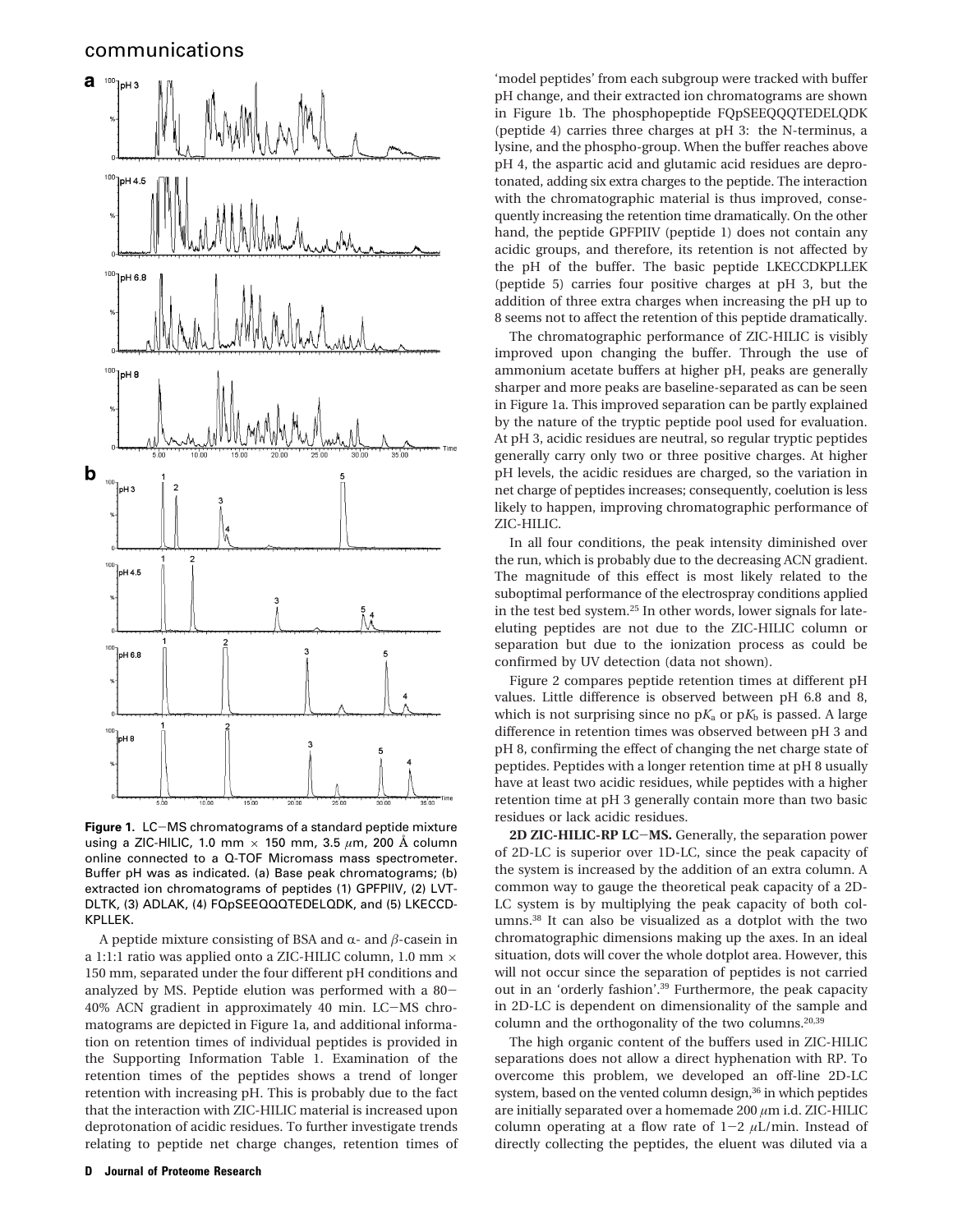

**Figure 2.** Normalized peptide retention times of all peptides detected in Figure 1 at different pH conditions. All peptides eluted between 5 and 40 min.



**Figure 3.** Schematic presentation of the first-dimensional ZIC-HILIC separation/fractionation system. During sample loading, waste line A is closed, and the flow is 2  $\mu$ L/min. During analysis, waste line B is closed, and the flow is split by the first T-piece from 250 to 1.5 *µ*L/min. The eluent is mixed with 5% formic acid, and 1-min fractions are collected in a titer plate which can be directly used for subsequent nanoRP-LC-MS analysis.

T-piece with a make-up solution of 5% formic acid operating at 80 *µ*L/min (Figure 3). Thus, 1 min fractions would now be sufficiently large and aqueous to reduce evaporation and become compatible with nanoRP chromatography. Additionally, the acidified fractions were directly placed in a 96 well plate, reducing sample handling. The second dimension was also based on a vented column system, where peptides are trapped first on a RP precolumn and then analyzed at nano flow rates. It is expected that certain hydrophilic peptides, such as those that are glycosylated and might have been retained on ZIC-HILIC, are not retained on a RP column.40

As shown above, changing buffer pH influences the retention times of peptides. The impact of this variation on the orthogonality of ZIC-HILIC with RP was investigated by applying the peptide mixture to the 2D-LC system. The results, presented as dotplots (Figure 4), provide an impression of the system's orthogonality at different ZIC-HILIC pH conditions. A system that merely has a reverse elution pattern compared to RP would show a downward diagonal from left to right. The apparent deviation from such a downward trend line indicates that ZIC-HILIC is not simply the reverse of RP. In fact, at pH 3 and 8, the correlation coefficient  $(R^2)$  is negative, demonstrating that the trend line was forced to be a diagonal and is far from the best fit. In conclusion, ZIC-HILIC seems to perform well as a first dimension at all four pH conditions, displaying the highest orthogonality at pH 3.

As implied by the results from the one-dimensional ZIC-HILIC experiments, ZIC-HILIC at pH 3 shows an elution profile that resembles that of an SCX system. To allow detailed comparison of ZIC-HILIC with SCX, the same peptide mix was analyzed using the off-line fractionation system in which the ZIC-HILIC column was replaced by a polysulfoethyl A column. Under the modified conditions using SCX, a distinctive separation of the charged peptide subgroups is observed, with nearly no overlap. Peptides with a net charge of 1+, including three phosphopeptides, elute first, followed by peptides with a net charge of 2+, 3+, and finally those that contain more than 3+ charges. When performing ZIC-HILIC at pH 3, peptides with a net charge of 1+ also elute first, followed by peptides with a net charge of 2+, 3+, and more than 3+. Figure 5 highlights the resemblance of ZIC-HILIC at pH 3 with SCX. However, with ZIC-HILIC, separation with respect to peptide charge is less distinct and more overlap between differently charged peptides occurs. The three phosphopeptides with a net charge of 1+ are coeluting with 2+ peptides. A hydrophilic effect is also visible: within a group of similarly charged peptides, a reverse correlation is apparent. This results in a positive effect on the distribution of similar peptides over the chromatogram. When using SCX conditions, peptides with a net charge of 2+ and <sup>3</sup>+ elute during about one-third of the gradient time, whereas with ZIC-HILIC, those peptides elute during almost the whole gradient. Since those peptides are most prevalent, the possibility of separating them in more fractions, as made possible by ZIC-HILIC, is preferred.

**Analysis of a Nuclear Fraction of a Cellular Lysate.** One of the challenges of proteomics is to identify proteins in a very large dynamic range that can be more than 10 orders of magnitude.41 Nuclear fractions represent one of the most difficult proteomes to analyze. One way to cope with this complexity is to use extensive separation methods. We examined the practicality of the optimized 2D-ZIC-HILIC-RP system to investigate the nuclear proteome. Nuclei were isolated from Murine erythroleukemia cells, and proteins were digested insolution with trypsin, yielding a sample that is complex in the number of proteins and the dynamic range at which they are expressed, with histones being highly abundant. Separation of 10 *µ*g of nuclear proteins was performed in the first dimension using ZIC-HILIC at pH 3 (showing best orthogonality with RP) and pH 6.8 (showing best separation), while the second dimension consisted of a 60 min gradient analysis on a nanoRP-LC-MS. The use of ZIC-HILIC at pH 3 as a first dimension allowed the identification of 1040 proteins with 4973 unique peptides and 1284 proteins with 6625 peptides at pH 6.8 (MS/ MS spectra and information on protein and peptide scores are available at https://bioinformatics.chem.uu.nl/supplementary/ boersema\_jpr). Applying the same sample solely on the second RP dimension, only 367 proteins could be confidently identified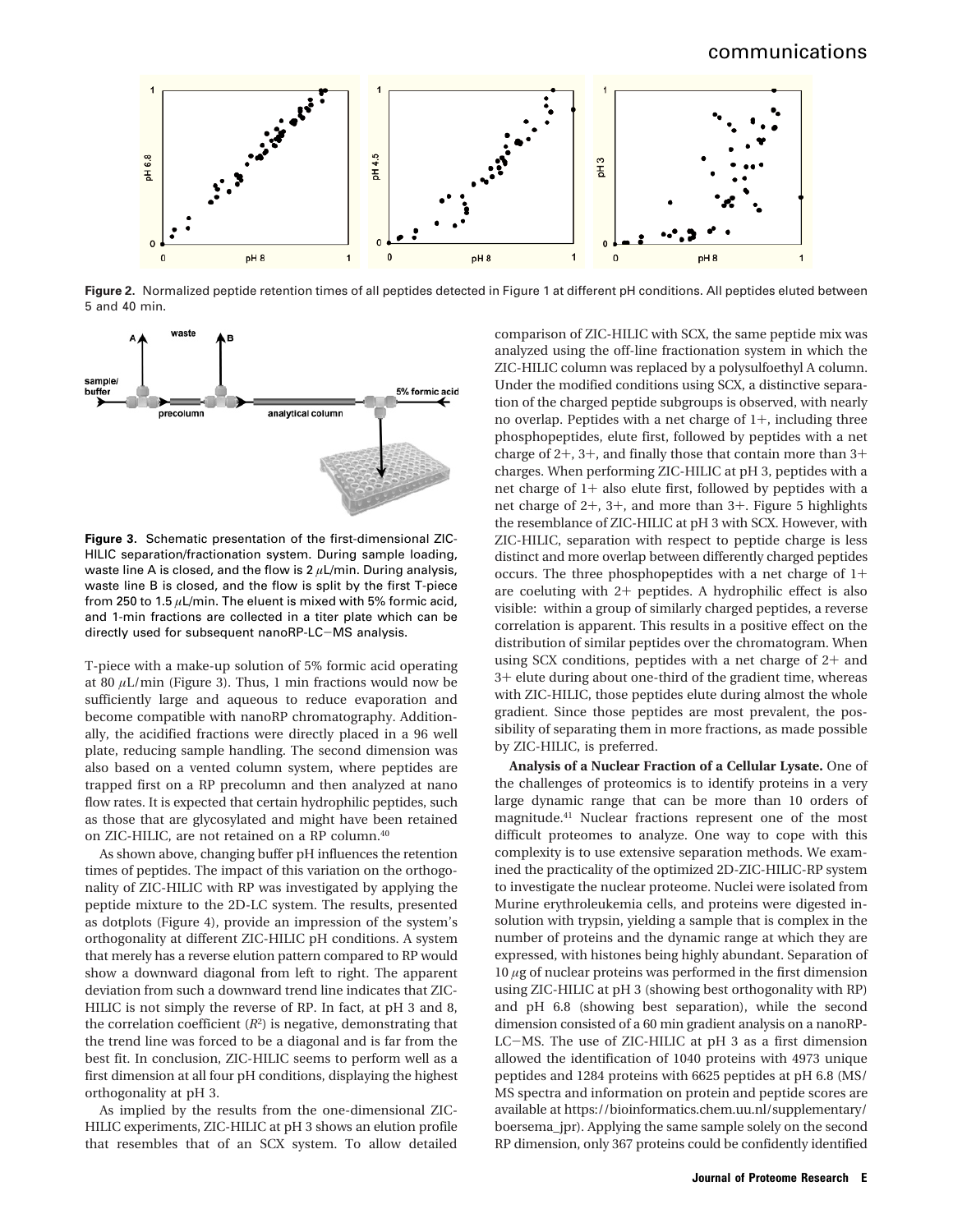

**Figure 4.** Normalized peptide retention time plots, comparing ZIC-HILIC versus RP at different pH conditions. Peptides elute between 10 and 50 min from ZIC-HILIC and between 5 and 40 min from RP. The downward diagonal is the trend line, and  $R^2$  is the correlation coefficient.



**Figure 5.** Normalized retention time plots for SCX-RP and ZIC-HILIC-RP. The net charge of the peptides are indicated with ( $\bullet$ ) 1+, ( $\blacksquare$ ) 2+,  $(*)$  3+, and  $(A)$  >3+. (Left panel) SCX pH 3 versus RP; (right panel) ZIC-HILIC pH 3 versus RP.

with 1230 unique peptides. In a comparison between the analyses at the two different pHs, an overlap of 772 proteins (50%) was observed (Figure 6). In total, 268 proteins were exclusively identified at pH 3, and 512 proteins were exclusively identified at pH 6.8. This might be explained by either undersampling, separation power, or both. It has been shown many times that the overlap between two subsequent 'MudPIT' type experiments is poor, often below 50%. Such a low level of reproducibility is related to the speed of sequencing by the mass spectrometer and the overwhelmingly complex proteolytic analyte.42 For instance, the reproducibility and level of random sampling was investigated for MudPIT LCQ-MS analysis of proteins of a yeast cell lysate.42 In total, 24% of proteins were found in just one analysis, and only 35.4% of proteins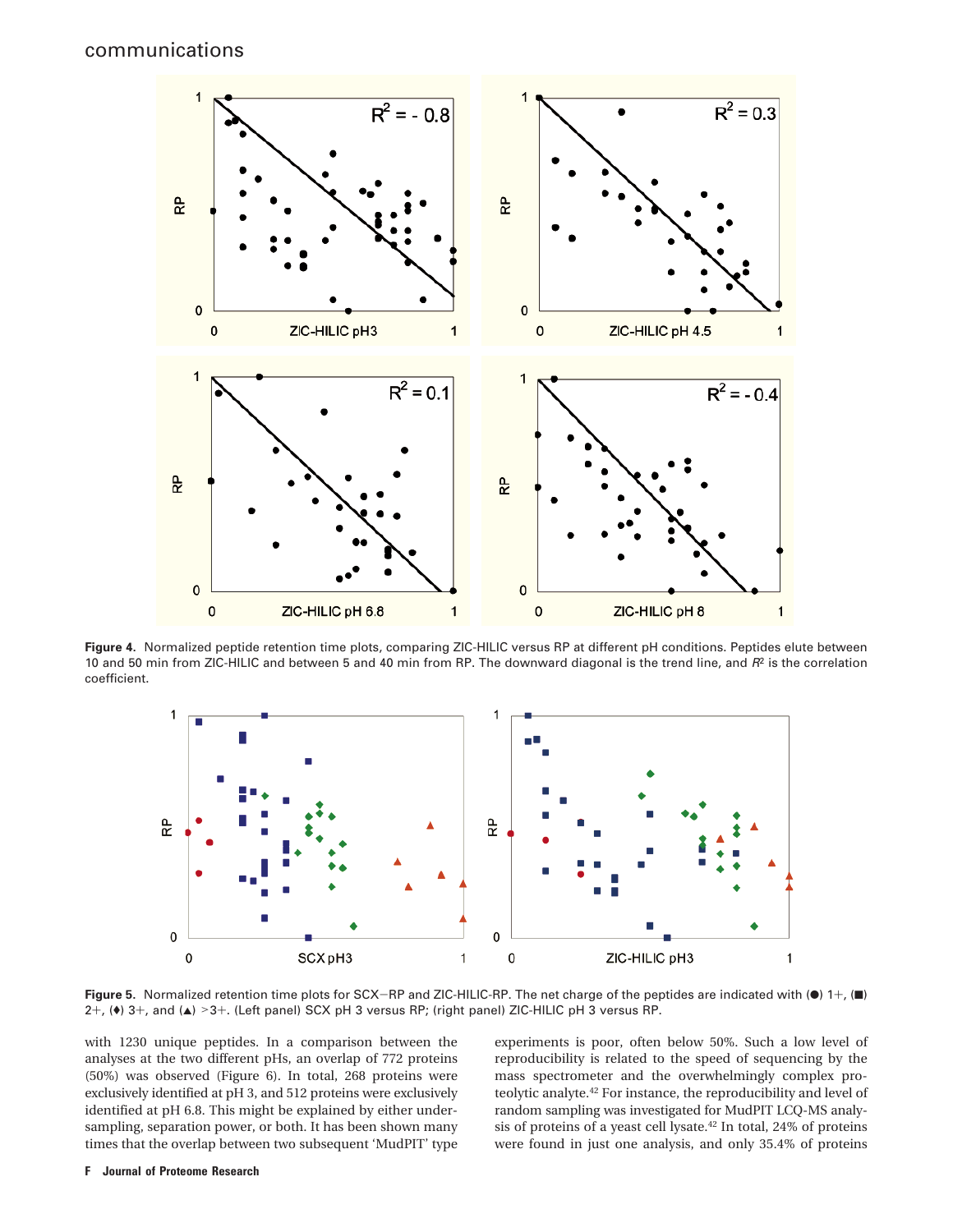#### Number of identified proteins



**Figure 6.** Venn diagram showing the number of proteins identified under either or both pH ZIC-HILIC separation conditions.

were identified in all of the analyses. Although this situation of low overlap between subsequent MudPIT experiments is constantly improving with new and faster mass spectrometers with better dynamic range as Shen et al.<sup>43</sup> (among others) have shown, improvements are still required. However, the increase in identifications observed by increasing the pH of the 2D-LC system cannot be solely explained by undersampling. The identification of nearly an extra 1700 peptides is significant and most likely an effect of the change of conditions. As shown in Figure 1, the peptide standard mixture revealed a better separation with the higher pH conditions. Such an improvement in chromatography will help the analysis of complex samples by reducing the emphasis on the mass spectrometer, therefore, allowing more peptides to be sequenced and identified. The observations suggest that ZIC-HILIC at pH 6.8 is better than pH 3 for a more comprehensive analysis. As discussed previously, RP has one of the highest separation powers. A 2D system combining RP at different pH levels would also result in comprehensive results. However, in such a system, $19$  a pH

level as high as 10 needs to be used; under such conditions, there is a risk peptides such as those that are phosphorylated may start to degrade.

Apart from the identification of highly abundant proteins such as histones, tubulin, actin, and an almost complete set of ribosomal proteins and proteins involved in the citric acid cycle, also lower abundant proteins were identified. Those lower-expressed proteins include transcription factors and members of the SWI-SNF complex and the phosphatidyl inositol signaling pathway. The observation of these proteins indicate that the ZIC-HILIC-RPmethodpresentedhereallowsareasonabledynamic range coverage. Functional annotation and categorization of more than 70% of the identified proteins was carried out with the online tool DAVID Bioinformatic Resources 2006 (Supporting Information Figure 1; http://david.abcc.ncifcrf.gov/).<sup>44</sup> As expected, most proteins identified are involved in DNA or protein binding, including histones and ribosomal proteins, which are the most abundant proteins in the nucleus. On the other hand, also a number of proteins with a more specialized or rare functionality are identified.

The complexity of biological samples in proteomics is further increased by the existence of post-translational modifications (PTMs) of proteins. Identification of these typically lower abundant modifications can be critical for the elucidation of cellular processes. Recently, the ability of SCX to isolate peptides with a specific net charge has been exploited for the enrichment of phosphorylated peptides, based on the fact that the net charge of a phosphorylated peptide is lower than its analogous nonphosphorylated peptide.15 The nuclear fraction analysis provides a far larger dataset for elution trend analysis than that provided by the peptide standard mixture. Analysis of the effect of peptide net charge on retention time once again demonstrates the similarity of ZIC-HILIC at pH 3 to SCX (Figure 7). Although ZIC-HILIC separation resembles SCX separation,



**Figure 7.** Distribution of peptides after ZIC-HILIC fractionation at pH 3 of MEL-cells nuclear extract digest. The number of peptides per fraction are plotted as indicated: (-) total, net charge (- $\bullet$ -) 1+, (- $\Box$ -) 2+, (- $\leftrightarrow$ -) 3+, (- $\triangle$ -) 4+, and (- $\blacksquare$ -) >4+.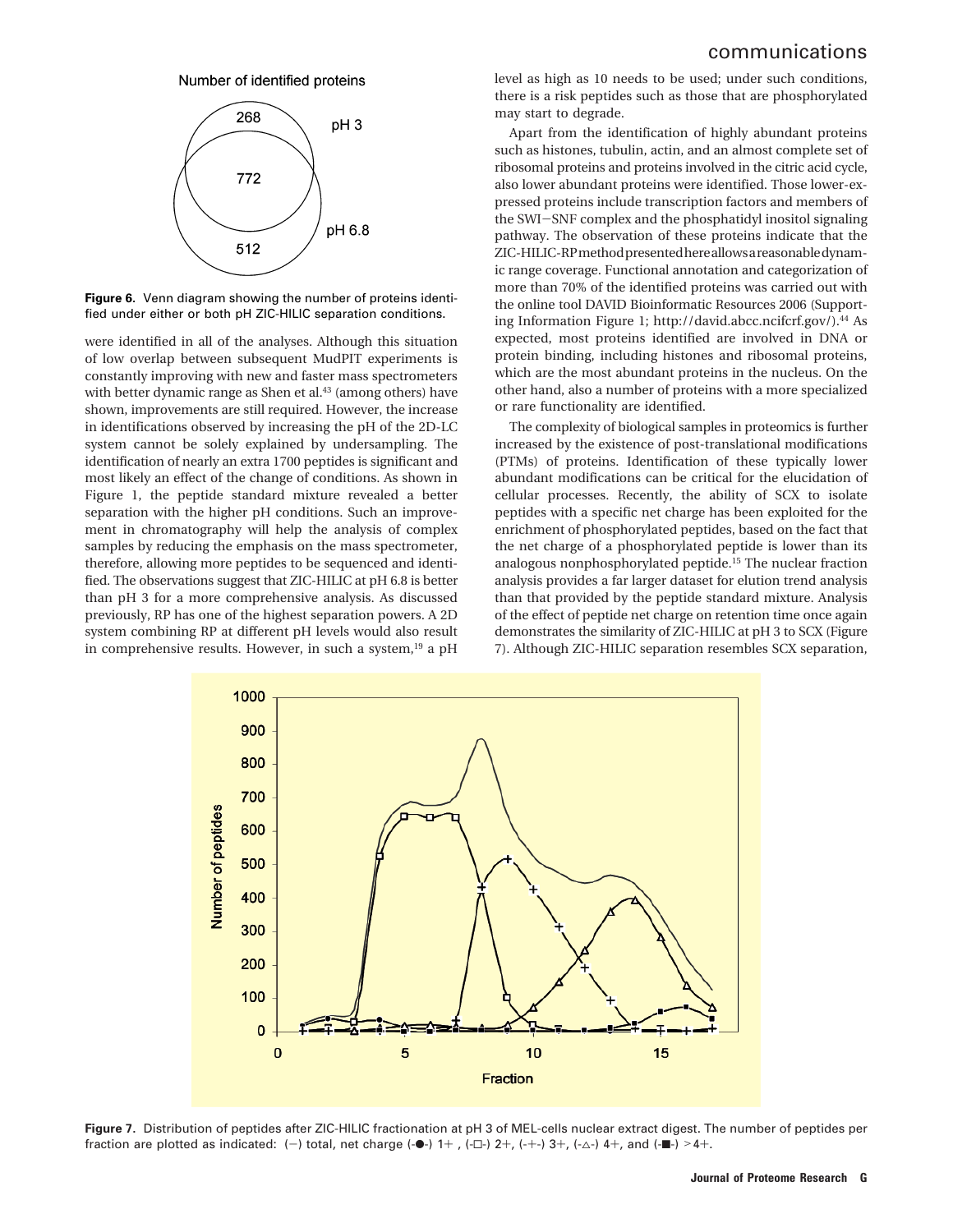

**Figure 8.** Distribution of phosphorylated and N-acetylated peptides over ZIC-HILIC fractions. First dimension: ZIC-HILIC, 200 *µ*m × 160 mm, 3.5 *µ*m, 200 Å. Flow rate 1.5 *µ*L/min after splitting, 1 min fractions. Number of peptides:  $(-)$  total,  $(-)$  N-acetylated, and  $(-\triangle)$  phosphorylated.

no obvious enrichment of phosphorylated peptides was observed at either of the pH conditions (Figure 8), although it must be stated that phosphopeptides in our study represent only a few percent of the total peptide amount. The functional group of SCX material only contains a negative charge, repelling the similarly charged phospho-group. ZIC-HILIC, however, also contains a positive group that can attract the phospho-group. Moreover, the phospho-moiety increases the hydrophilicity of the peptide, enhancing the retention instead of decreasing it. Total phosphopeptide statistics need to be improved before firm conclusions can be made.

Another PTM that influences the charge of a peptide is N-acetylation. The positive charge of the N-terminus of a peptide is removed by the addition of an acetyl group, resulting in a reduction of both the hydrophilicity and the number of charges on the peptide. At pH 3, N-acetylated peptides tend to cluster in the first fractions of the ZIC-HILIC separation, indicating that enrichment can be performed. Sixty percent of the peptides in the first two fractions are N-acetylated peptides. At pH 6.8, such a fractional enrichment for N-acetylated

peptides disappears. It is possible that deprotonated acidic residues could compensate for the loss of one charge by N-acetylation at this pH. The use of ZIC-HILIC appears more suitable for analysis of such N-terminal peptides than the use of SCX, since in ZIC-HILIC, N-acetylated peptides are more exclusively separated, while with SCX similar elution profiles for both phosphorylated and N-acetylated peptides are achieved.

The formation of N-terminal pyroglutamic acid is a peptide modification that is analogous to N-acetylation in that it also removes the N-terminal charge. As was expected, these modified peptides also show up in the first fractions of the ZIC-HILIC separation (Supporting Information Figure 2).

C-terminal peptides lack a basic residue and thus carry the same charge as an N-acetylated peptide. However, it seems that C-terminal peptides are not enriched in the very first fractions with, admittedly, a number of identified C-terminal peptides that is too low for reliable statistics (Supporting Information Figure 2). One can hypothesize that the loss of a positive charge in the case of N-terminal acetylation is different from the lack of one positive charge of a tryptic C-terminal peptide and that the charge distribution on a C-terminal peptide makes it more polar than an N-acetylated peptide.

### **Discussion**

Our results obtained for the protein standard mixture and the cellular nuclear lysate reveal that ZIC-HILIC separation shows a mixed-mode effect of both polar and electrostatic interactions. An obvious indicator that electrostatic interactions were playing a role was the need to remove all salts before analysis; otherwise, little retention was observed. A similar mixed-mode effect was reported before, with the use of the SCX material polysulfoethyl A at high (>50%) ACN conditions, where elution was achieved using a sodium perchlorate gradient.45 Separation with this material was only based on hydrophilicity and positive charges, but was believed to rival RP for the separation of peptides. Furthermore, a setup that combines both a weak anion exchanger and weak cation exchanger was used for separation at high ACN (>50%) conditions. Such a system required a combined aqueous and pH gradient for elution.46 Here, we report a system that shows a mixed-mode HILIC/ion exchange separation with an aqueous gradient which is sufficient for elution with a superior separation to SCX using a salt gradient.

The use of SCX in 2D-LC systems has been shown to be useful for the separation of complex peptide mixtures. $9,11,14$ However, the separation power of SCX is not optimal, and unwanted clustering of the most prevalent peptides (net charge  $+2$  and  $+3$ ) is observed.<sup>19</sup> The peak capacity of HILIC is shown to be higher than that of SCX,<sup>20</sup> and we demonstrated here that the  $+2$  and  $+3$  charged peptides elute over a wider time window due to the mixed-mode separation of ZIC-HILIC at pH 3. With ZIC-HILIC at pH 6.8 or 8, this effect is nearly abolished, whereby chromatographic resolution has improved. All this increases the separation power of the 2D-LC setup and decreases the eventual coelution into the mass spectrometer, allowing more comprehensive data acquisition.

The separation on a ZIC-HILIC column shows dependency on the pH of the buffer, caused by changes in peptide composition rather than chromatographic material. The effect of acidic residues underlying the improvement in separation, has been previously noted.47 A sudden decrease in retention was observed when the pH of the buffer dropped below the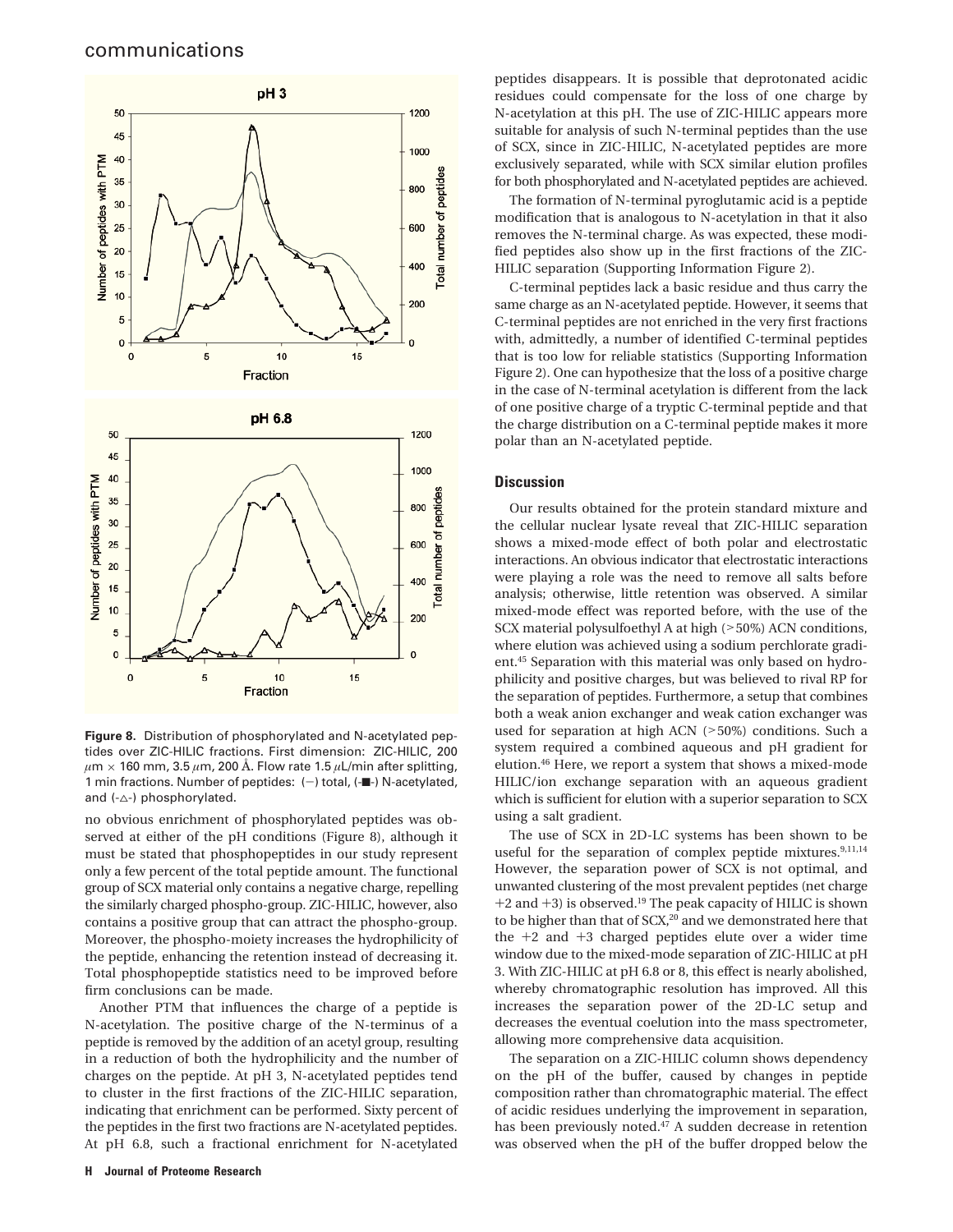p*K*<sup>a</sup> of the acid, an effect that was also observed with different HILIC materials, including ZIC-HILIC. We also observed that when using ZIC-HILIC the basic residues appear to have a larger effect on retention time than that observed for acidic residues, possibly due to the fact that the sulfonic group on ZIC-HILIC is a distal charged moiety, giving the material a low negative excess charge.24 It is possible that reversing the positioning of the acidic and basic components on the silica particles can further enhance the acidic-influenced separation of tryptic peptides at pH 8.

#### **Conclusions**

Although the zwitterionic charge of ZIC-HILIC is pHindependent, the ability to separate peptides is influenced by buffer pH. The primary reason for pH influence is the different peptide net charge distributions at different pH levels. The change in peptide net charge not only changes the interaction of the peptide with the chromatographic surface but also has the knock-on effect of producing a different separation. At higher pH conditions (pH 6.8 and 8), separation power is highest; at pH 3, orthogonality with RP is best. The off-line hyphenation of ZIC-HILIC with RP showed successful in the analysis of the nuclear proteome. Although the most comprehensive analysis is achieved at pH 6.8 in the first dimension, separation at pH 3 can be used for the enrichment of certain PTMs. N-acetylated peptides clustered in the fist few fractions of ZIC-HILIC. We can hypothesize that enrichment for other PTMs can be achieved by ZIC-HILIC. Peptides that are formylated, carboxylated, hydroxylated (all N-terminal charge removed), palmitoylated, myrisotylated (N-terminal charge removed and hydrophobic group attached), and glycosylated (hydrophobic group attached) will all show up in the first fractions of a ZIC-HILIC run at pH 3.

Although ZIC-HILIC, unlike SCX, cannot be coupled directly with RP, it shows better peak capacity, and no unwanted clustering of most prevalent peptides occurrs. Consequently, ZIC-HILIC-RP should allow more comprehensive data acquisition from complex peptide mixtures.

Therefore, we conclude that the presented ZIC-HILIC-RP LC-MS setup is a useful alternative for 2D-LC in proteomics, with separation that, to some extent, can be tailored to the research question. Most comprehensive results can be obtained by using ZIC-HILIC at pH 6.8, but pH 3 can be used when the interest is PTMs.

**Acknowledgment.** We thank Dr. Bas van Balkom for critically reviewing this manuscript. This work was supported by The Netherlands Proteomics Centre (http://www.netherlandsproteomicscentre.nl/).

**Supporting Information Available:** A table listing peptides identified in one-dimensional ZIC-HILIC-MS including retention times at different pH conditions, a pie chart displaying the functional annotation of proteins identified in the MEL cells nuclear lysate, and a figure displaying the distribution of C-terminal and N-terminal pyroglutamic peptides over ZIC-HILIC fractions at pH 3. This material is available free of charge via the Internet at http://pubs.acs.org. MS/MS spectra are available as a Scaffold-file at https://bioinformatics.chem.uu.nl/supplementary/boersema\_jpr. This file includes protein and peptide scoring and information on PTMs. The Scaffold viewer is also available for download.

#### **References**

- (1) Rabilloud, T. Two-dimensional, gel electrophoresis in proteomics: Old, old fashioned, but it still climbs up the mountains. *Proteomics* **<sup>2002</sup>**, *<sup>2</sup>*, 3-10.
- (2) Wang, H.; Hanash, S. Multi-dimensional, liquid phase based separations in proteomics. *J. Chromatogr., B* **<sup>2003</sup>**, *<sup>787</sup>*, 11-18.
- (3) Krijgsveld, J.; Gauci, S.; Dormeyer, W.; Heck, A. J. R. In-gel isoelectric focusing of peptides as a tool for improved protein identification. *J. Proteome Res.* **<sup>2006</sup>**, *<sup>5</sup>*, 1721-1730.
- (4) Simpson, D. C.; Smith, R. D. Combining capillary electrophoresis with mass spectrometry for applications in proteomics. *Electrophoresis* **<sup>2005</sup>**, *<sup>26</sup>*, 1291-1305.
- (5) Wall, D. B.; Kachman, M. T.; Gong, S. Y.; Hinderer, R.; Parus, S.; Misek, D. E.; Hanash, S. M.; Lubman, D. M. Isoelectric focusing nonporous RP HPLC: A two-dimensional liquid-phase separation method for mapping of cellular proteins with identification using MALDI-TOF mass spectrometry. *Anal. Chem.* **<sup>2000</sup>**, *<sup>72</sup>*, 1099- 1111.
- (6) Cargile, B. J.; Talley, D. L.; Stephenson, J. L. Immobilized pH gradients as a first dimension in shotgun proteomics and analysis of the accuracy of pI predictability of peptides. *Electrophoresis* **<sup>2004</sup>**, *<sup>25</sup>*, 936-945.
- (7) Nagele, E.; Vollmer, M.; Horth, P.; Vad, C. 2D-LC/MS techniques for the identification of proteins in highly complex mixtures. *Expert Rev. Proteomics* **<sup>2004</sup>**, *<sup>1</sup>*, 37-46.
- (8) Luo, Q. Z.; Shen, Y. F.; Hixson, K. K.; Zhao, R.; Yang, F.; Moore, R. J.; Mottaz, H. M.; Smith, R. D. Preparation of 20-*µ*m-i.d. silicabased monolithic columns and their performance for proteomics analyses. *Anal. Chem.* **<sup>2005</sup>**, *<sup>77</sup>*, 5028-5035.
- (9) Washburn, M. P.; Wolters, D.; Yates, J. R. Large-scale analysis of the yeast proteome by multidimensional protein identification technology. Nat. Biotechnol.  $2001$ , 19, 242-247. technology. *Nat. Biotechnol.* **<sup>2001</sup>**, *<sup>19</sup>*, 242-247. (10) Link, A. J.; Eng, J.; Schieltz, D. M.; Carmack, E.; Mize, G. J.; Morris,
- D. R.; Garvik, B. M.; Yates, J. R. Direct analysis of protein complexes using mass spectrometry. *Nat. Biotechnol.* **1999**, *17*,
- <sup>676</sup>-682. (11) Motoyama, A.; Venable, J. D.; Ruse, C. I.; Yates, J. R. Automated ultra-high-pressure multidimensional protein identification technology (UHP-MudPIT) for improved peptide identification of proteomic samples. *Anal. Chem.* **<sup>2006</sup>**, *<sup>78</sup>*, 5109-5118.
- (12) Peng, J. M.; Elias, J. E.; Thoreen, C. C.; Licklider, L. J.; Gygi, S. P. Evaluation of multidimensional chromatography coupled with tandem mass spectrometry (LC/LC-MS/MS) for large-scale protein analysis: The yeast proteome. *J. Proteome Res.* **2003**, *2*,
- <sup>43</sup>-50. (13) Wagner, K.; Miliotis, T.; Marko-Varga, G.; Bischoff, R.; Unger, K. K. An automated on-line multidimensional HPLC system for protein and peptide mapping with integrated sample preparation. *Anal. Chem.* **<sup>2002</sup>**, *<sup>74</sup>*, 809-820.
- (14) Vollmer, M.; Horth, P.; Nagele, E. Optimization of two-dimensional off-line LC/MS separations to improve resolution of complex proteomic samples. *Anal. Chem.* **<sup>2004</sup>**, *<sup>76</sup>*, 5180-5185.
- (15) Beausoleil, S. A.; Jedrychowski, M.; Schwartz, D.; Elias, J. E.; Villen, J.; Li, J. X.; Cohn, M. A.; Cantley, L. C.; Gygi, S. P. Large-scale characterization of HeLa cell nuclear phosphoproteins. *Proc. Natl. Acad. Sci. U.S.A.* **<sup>2004</sup>**, *<sup>101</sup>*, 12130-12135.
- (16) Gilar, M.; Daly, A. E.; Kele, M.; Neue, U. D.; Gebler, J. C. Implications of column peak capacity on the separation of complex peptide mixtures in single- and two-dimensional highperformance liquid chromatography. *J. Chromatogr., A* **2004**,
- *<sup>1061</sup>*, 183-192. (17) Lemieux, L.; Amiot, J. Application of reversed-phase highperformance liquid-chromatography to the separation of peptides from phosphorylated and dephosphorylated casein hydrolysates. *J. Chromatogr.* **<sup>1989</sup>**, *<sup>473</sup>*, 189-206.
- (18) Opiteck, G. J.; Jorgenson, J. W.; Anderegg, R. J. Two-dimensional SEC/RPLC coupled to mass spectrometry for the analysis of peptides. *Anal. Chem.* **<sup>1997</sup>**, *<sup>69</sup>*, 2283-2291.
- (19) Gilar, M.; Olivova, P.; Daly, A. E.; Gebler, J. C. Two-dimensional separation of peptides using RP-RP-HPLC system with different pH in first and second separation dimensions. *J. Sep. Sci.* **2005**,
- *<sup>28</sup>*, 1694-1703. (20) Gilar, M.; Olivova, P.; Daly, A. E.; Gebler, J. C. Orthogonality of separation in two-dimensional liquid chromatography. *Anal. Chem.* **<sup>2005</sup>**, *<sup>77</sup>*, 6426-6434.
- (21) Wang, X. D.; Li, W. Y.; Rasmussen, H. T. Orthogonal method development using hydrophilic interaction chromatography and reversed-phase high-performance liquid chromatography for the determination of pharmaceuticals and impurities. *J. Chromatogr., <sup>A</sup>* **<sup>2005</sup>**, *<sup>1083</sup>*, 58-62.